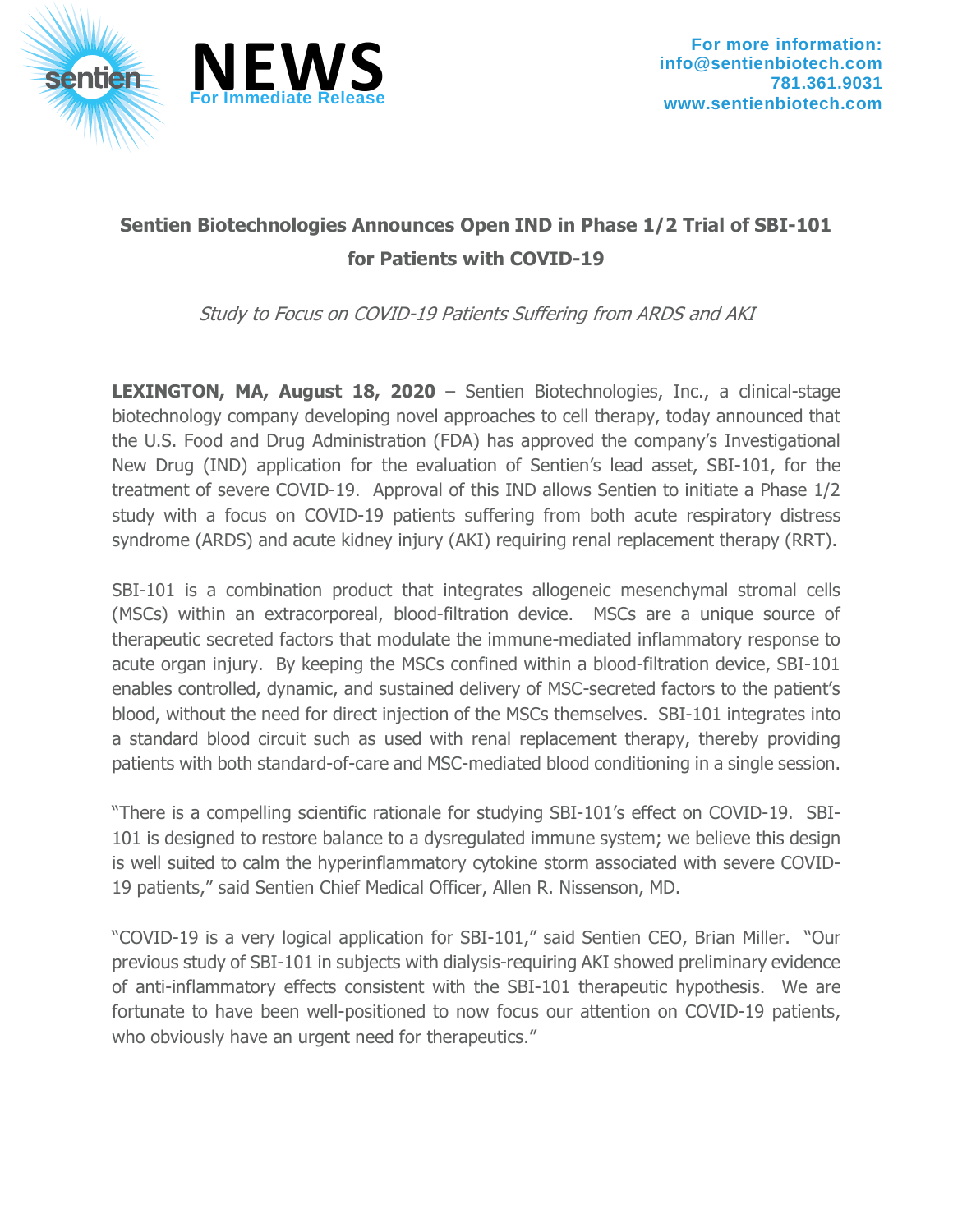"We are excited to have clearance from FDA to initiate this study of SBI-101 in the COVID-19 patient population," said Sentien Executive Chairman, Richard Ganz. "Sentien's mission has always been to develop cell therapies to address diseases characterized by systemic inflammation. The emergence of COVID-19 has served to strengthen our mission even more."

The multi-center trial is a randomized, controlled, ascending dose Phase 1/2 study in patients with COVID-19 requiring RRT. The primary objective of the trial is to evaluate the safety and tolerability of SBI-101; endpoints for efficacy and pharmacodynamic responses to SBI-101 therapy will also be evaluated.

Please visit<https://clinicaltrials.gov/ct2/show/NCT04445220> for more information about the study.

## **About Sentien Biotechnologies**

Sentien Biotechnologies, Inc. is a privately-held, clinical-stage company developing novel exvivo cell therapy applications to treat conditions caused by systemic, immune-mediated inflammation. Sentien's lead product, SBI-101, integrates allogeneic mesenchymal stromal cells (MSCs) within an extracorporeal, hollow-fiber device. By immobilizing MSCs within a blood-filtration device, SBI-101 enables controlled, dynamic, and sustained delivery of MSCsecreted factors to the patient's blood, without the need for direct injection of the MSCs themselves.

SBI-101 has been evaluated in a Phase 1b/2a study in subjects with dialysis-requiring acute kidney injury (AKI-D). An initial readout from the study provides preliminary evidence of anti-inflammatory and wound healing effects consistent with the SBI-101 therapeutic hypothesis. Building on this data, SBI-101 is being investigated in COVID-19 patients suffering from severe systemic inflammation.

Sentien's technology can be applied to additional systemic inflammatory indications in both acute and chronic diseases, focusing on complex conditions where single-factor agents have not been effective.

For more information, please visit [www.sentienbiotech.com.](http://www.sentienbiotech.com/)